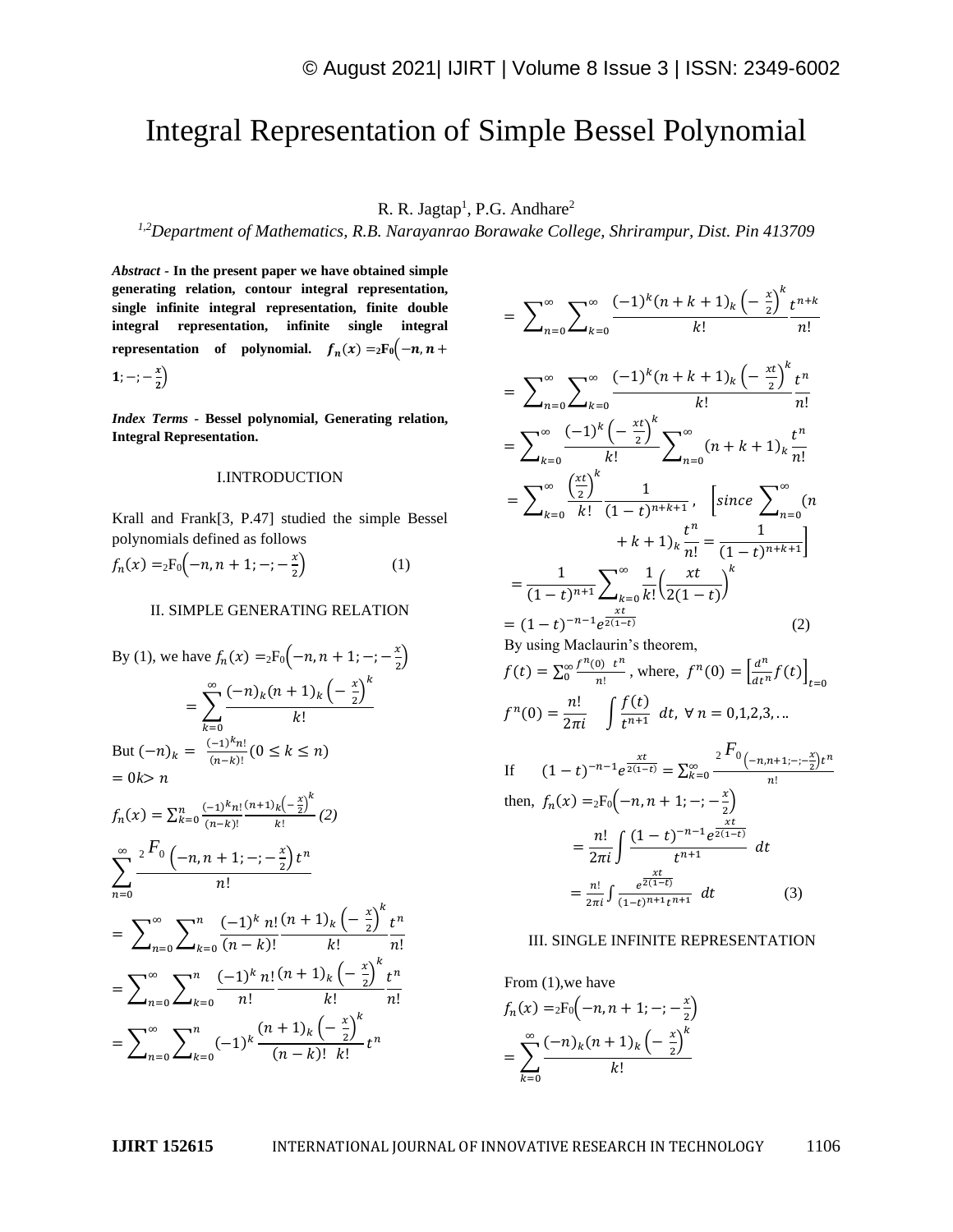$$
\begin{split}\n&= \sum_{k=0}^{\infty} \frac{(-n)_k}{k!} \frac{\Gamma(n+k+1)}{\Gamma(n+1)} \left(-\frac{x}{2}\right)^k \\
&= \sum_{k=0}^{\infty} \frac{(-n)_k}{k!} \frac{1}{\Gamma(n+1)} \left(-\frac{x}{2}\right)^k \Gamma(n+k+1) \\
&= \sum_{k=0}^{\infty} \frac{(-n)_k}{k!} \frac{1}{\Gamma(n+1)} \left(-\frac{x}{2}\right)^k 2 \int_0^{\infty} e^{-t^2} t^{2(n+k+1)-1} dt \\
&= 2 \sum_{k=0}^{\infty} \frac{(-n)_k}{k!} \frac{(-n)_k}{\Gamma(n+1)} \left(-\frac{x}{2}\right)^k \int_0^{\infty} e^{-t^2} t^{(2n+2k+1)} dt \\
&= \frac{2}{\Gamma(n+1)} \int_0^{\infty} e^{-t^2} t^{(2n+1)} \left(\sum_{k=0}^{\infty} \frac{(-n)_k}{k!} \left(-\frac{xt^2}{2}\right)^k\right) dt \\
&= \frac{2}{\Gamma(n+1)} \int_0^{\infty} e^{-t^2} t^{(2n+1)} \frac{F_0[-n;-;-;-\frac{xt^2}{2}]}{dt(4)} dt\n\end{split}
$$

## IV.FINITE DOUBLE INTEGRAL REPRESENTATION

From Srivastava and Karlsson[6], we have,

$$
\iint_{D} u^{a-1}v^{b-1}(1-u-v)^{c-1}dudv = \frac{\Gamma(a)\Gamma(b)\Gamma(c)}{\Gamma(a+b+c)}
$$
\nwhere *D* is bounded by the lines  $u \ge 0, v \ge 0$  and  $u + v \le 1$ .  
\nFrom (1),  
\n $f_n(x) = {}_2F_0(-n, n + 1; -; -\frac{x}{2})$   
\n $= \sum_{k=0}^{\infty} \frac{(-n)_k(n+1)_k(-\frac{x}{2})^k}{k!}$   
\n $= \sum_{k=0}^{\infty} \frac{(-n)_k}{k!} \frac{\Gamma(n+k+1)}{\Gamma(n+1)}(-\frac{x}{2})^k$   
\n $= \frac{\Gamma(\alpha)}{\Gamma(n+1)\Gamma(b)\Gamma(\alpha - n - 1 - b)}$   
\n $\sum_{k=0}^{\infty} \frac{(-n)_k}{k!} \frac{\Gamma(b)\Gamma(\alpha - n - 1 - b)\Gamma(n+k+1)(\alpha)_k}{\Gamma(\alpha + k)}(-\frac{x}{2})^k$   
\n $= \frac{\Gamma(\alpha)}{\Gamma(n+1)\Gamma(b)\Gamma(\alpha - n - 1 - b)} \times$   
\n $\sum_{k=0}^{\infty} \frac{(-n)_k(\alpha)_k}{k!} \iint_{D} u^{n+k+1}v^{b-1}(1-u-v)^{\alpha-n-1-b-1}(-\frac{x}{2})^k dudv$   
\n $= \frac{\Gamma(\alpha)}{\Gamma(n+1)\Gamma(b)\Gamma(\alpha - n - 1 - b)} \times$   
\n $\sum_{k=0}^{\infty} \frac{(-n)_k(\alpha)_k}{k!} \iint_{D} u^{n+k}v^{b-1}(1-u-v)^{\alpha-n-1-b-1}(-\frac{x}{2})^k dudv$ 

$$
= \frac{\Gamma(\alpha)}{\Gamma(n+1)\Gamma(b)\Gamma(\alpha-n-1-b)} \times
$$
  
\n
$$
\iint_D u^n v^{b-1} (1-u-v)^{\alpha-n-b-2} \left[ \sum_{k=0}^{\infty} \frac{(-n)_k (\alpha)_k}{k!} \left( \frac{-xu}{2} \right)^k \right] dudv
$$
  
\n
$$
= \frac{\Gamma(\alpha)}{\Gamma(n+1)\Gamma(b)\Gamma(\alpha-n-1-b)} \times
$$
  
\n
$$
\iint_D u^n v^{b-1} (1-u-v)^{\alpha-n-b-2} {}_{2}F_0 \left( -n, \alpha; -; \frac{-xu}{2} \right) dudv
$$
  
\n(5)

## V.INFINITE SINGLE REPRESENTATION

From (1), we have 
$$
f_n(x) = {}_2F_0(-n, n + 1; -; -\frac{x}{2})
$$
  
\n
$$
= \sum_{k=0}^{\infty} \frac{(-n)_k (n + 1)_k (-\frac{x}{2})^k}{k!}
$$
\n
$$
= \sum_{k=0}^{\infty} \frac{(-n)_k}{k!} \frac{\Gamma(n + k + 1)}{\Gamma(n + 1)} (-\frac{x}{2})^k
$$
\n
$$
= \frac{1}{\Gamma(n + 1)} \sum_{k=0}^{\infty} \frac{(-n)_k}{k!} (-\frac{x}{2})^k \Gamma(n + k + 1)
$$
\n
$$
= \frac{1}{\Gamma(n + 1)} \sum_{k=0}^{\infty} \frac{(-n)_k}{k!} (-\frac{x}{2})^k \left[ \int_0^{\infty} e^{-t} t^{n + k + 1 - 1} dt \right]
$$
\n
$$
= \frac{1}{\Gamma(n + 1)} \int_0^{\infty} \sum_{k=0}^{\infty} \frac{(-n)_k}{k!} (-\frac{x}{2})^k e^{-t} t^{n + k} dt
$$
\n
$$
= \frac{1}{\Gamma(n + 1)} \int_0^{\infty} \sum_{k=0}^{\infty} \frac{(-n)_k}{k!} (-\frac{xt}{2})^k e^{-t} t^n dt
$$
\n
$$
= \frac{1}{\Gamma(n + 1)} \int_0^{\infty} \sum_{k=0}^{\infty} \frac{(-1)^k n!}{(n - k)! k!} (-\frac{xt}{2})^k e^{-t} t^n dt
$$
\n
$$
= \frac{1}{\Gamma(n + 1)} \int_0^{\infty} \sum_{k=0}^{\infty} \frac{n!}{(n - k)! k!} \frac{x t}{(2)}^k e^{-t} t^n dt
$$
\n
$$
= \frac{1}{\Gamma(n + 1)} \int_0^{\infty} \sum_{k=0}^{\infty} {n \choose k} \left( \frac{xt}{2} \right)^k e^{-t} t^n dt
$$
\n
$$
= \frac{1}{2^n \Gamma(n + 1)} \int_0^{\infty} (1 + \frac{xt}{2})^n e^{-t} t^n dt
$$
\n
$$
= \frac{1}{2^n \Gamma(n + 1)} \int_0^{\infty} (2 + xt)^n e^{-t}
$$

## REFERENCES

[1] S.D. Bajpai, Generating functions and semiorthogonal properties of a new class of

**IJIRT 152615** INTERNATIONAL JOURNAL OF INNOVATIVE RESEARCH IN TECHNOLOGY 1107

 $\boldsymbol{k}$